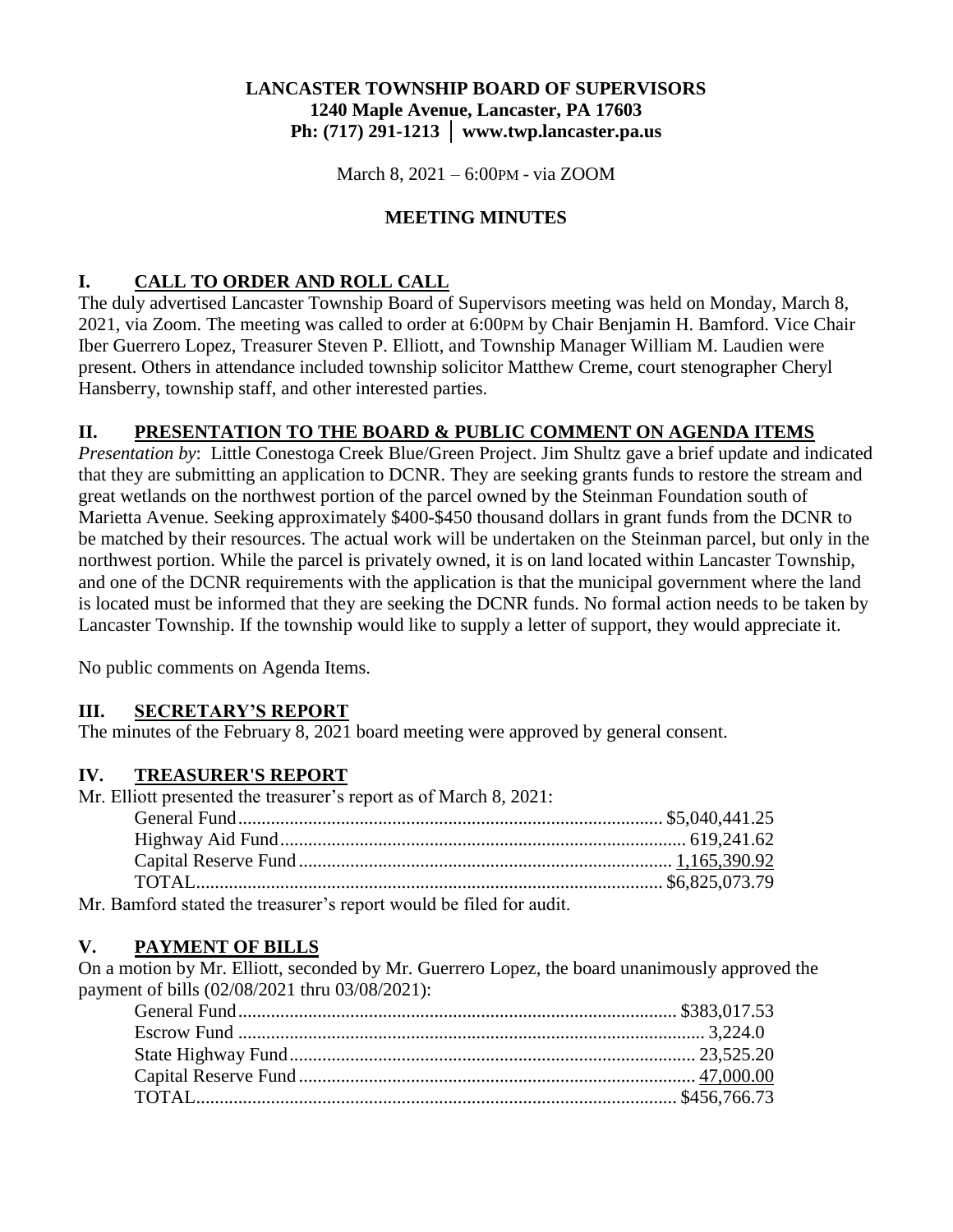# **VI. REPORTS**

- **A.** Lafayette Fire Company (east side): February 2021: 8 calls in Lancaster Township
- **B.** Lancaster Township Fire Department (west side): February 2021: 23 calls in Lancaster Township; 6 calls for Mutual Aid; Year-to-date Total: 63

#### **C.** Police Report:

February 2021: 47 Criminal Reports; 235 Calls for Service; 28 Arrests; 33 Crash Investigations; 84 Traffic Citations; 125 Traffic Warnings; No Overdose Incidents. Sgt. Donnelly reported there was another vehicle stolen in the township which had been parked in a home driveway with the keys left in the console. The vehicle was found crashed in Lancaster City. Reminded everyone to keep doors locked and keys out of vehicles.

- **D.** Recycling Report: January 2021: 18%; February 2021: 18.32%
- **E.** Sewer Reports: Available on the township website.
- $\triangleright$  Printed copies of all reports are available at the township office for a nominal fee and can be viewed/printed from the website.

## **WORKSHOP REPORTS**

The following departments presented management updates to the board:

- Planning & Zoning
- Township Engineer
- Public Works
- Township Manager

# **VII. ANNOUNCEMENTS**

- **A.** Thursday, April 1, 2021—Trash/recycling bills will be mailed. Payment due April 30, 2021.
- **B.** Thursday, April 1, 2021—Street sweeping on signed streets resumes. Takes place the first & third Monday, Tuesday, Wednesday, and Thursday of the month. Full calendar and additional information available on the township website.
- **C.** Friday, April 2, 2021—Office closed (Good Friday).
- **D.** Monday, April 5, 2021, 6:30 PM—Historical Commission Meeting via Zoom.
- **E.** Monday, April 12, 2021—Curbside collection of yard waste begins. Takes place every other week on regular collection day.
- **F.** Monday, April 12, 2021—Woody Waste Facility opens. Days & hours of operation are Monday thru Thursday, 3:00PM to 7:00PM. The facility will be open every Saturday 8:00AM to 1:00PM starting April 17, 2021. *Excluded Saturdays are May 29, July 3, and September 4*. The final day is Wednesday, November 24, 2021. NOTE—later in the fall, weekday hours will change and will be announced at that time. All information is available on the township website.
- **G.** Monday, April 12, 2021, 6:00PM—Board of Supervisors Meeting. Watch the township website for information on the venue for the April board meeting.

# **VIII. OLD BUSINESS**

No old business.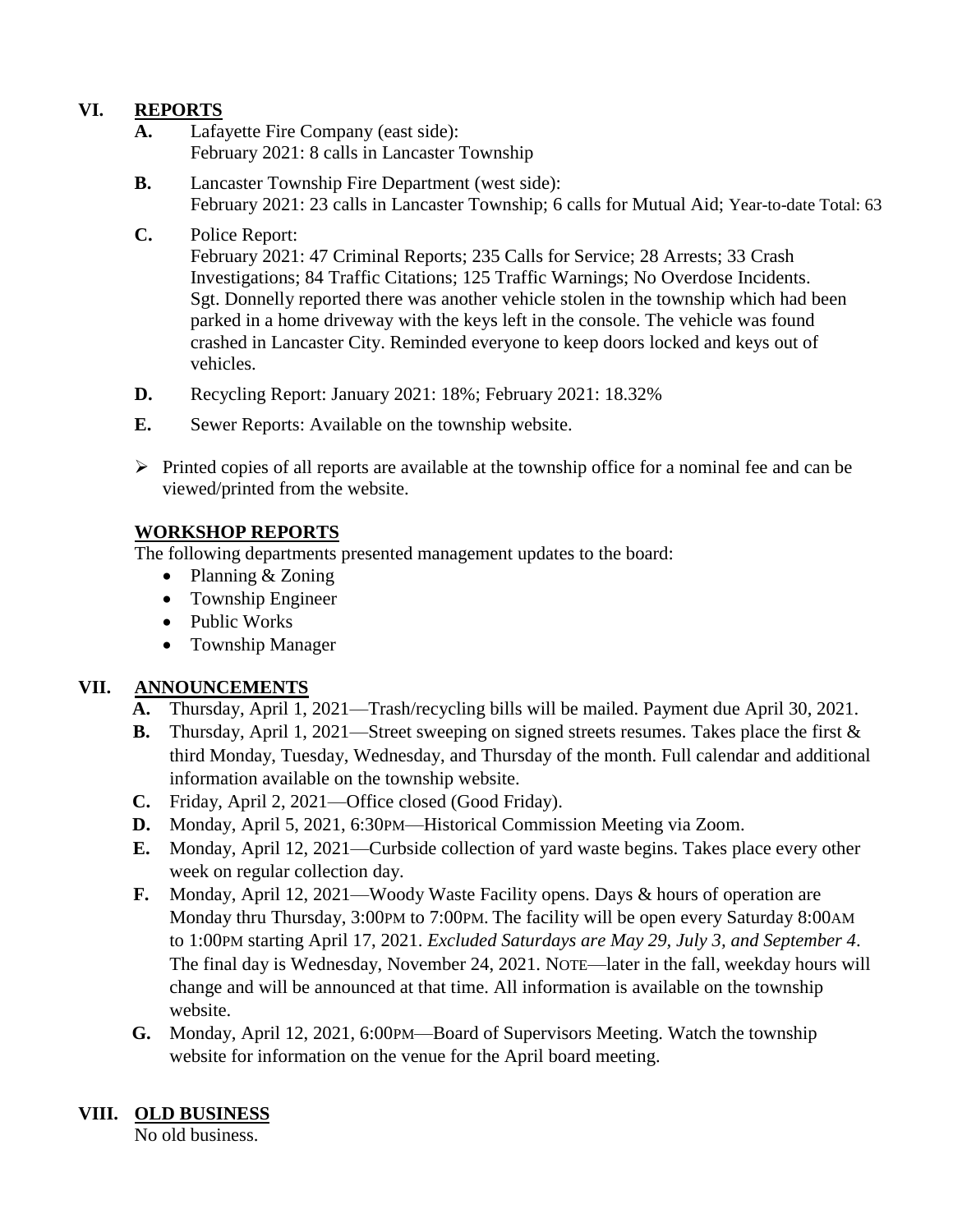## **IX. PLANNING AND ZONING BUSINESS**

## **A. LTPC 301 – River Drive Lot 2 B-A – Subdivision Plan**

Mr. Guerrero Lopez moved, Mr. Elliott seconded, and the board unanimously approved a request from Brian Cooley, DC Gohn Associates, Inc., for a 90-day extension of time to address the remaining comments and record the Subdivision Plan for LTPC 301, River Drive Lot 2 B-A. The request was submitted via a letter dated February 23, 2021.

## **B. LTPC 187 – Hawthorne Ridge– Post Construction Modification Request**

Mr. Elliott moved, Mr. Guerrero Lopez seconded, and the board unanimously approved a request from Christopher Naylor, Barley Snyder, for two Post Construction Modification Requests for LTPC 187, Hawthorne Ridge as follows, and conditioned upon township engineer's review letter dated February 2, 2021:

1. Amenities for Lot 69 (Open Space 'B')

2. Lighting

At their meeting on February 16, 2021, the Lancaster Township Planning Commission recommended approval of this request conditioned upon township engineer Ben Webber's review letter dated February 2, 2021.

### **C. 913 East Orange Street – Security Deposit Reduction Request**

Mr. Guerrero Lopez moved, Mr. Elliot seconded, and the board unanimously approved a request from Jon Owens, 913 East Orange Street, to release \$10,000.00 of the security deposit for the repairs done to 913 East Orange Street. This request was received via an email dated December 21, 2020. The final inspection was completed and passed on November 23, 2020.

## **X. NEW BUSINESS**

### **A. Resolution 2021-06 - Registration of the Township as a PennDOT Business Partner** Mr. Elliott moved, Mr. Guerrero Lopez seconded, and the board unanimously approved a request to approve Resolution 2021-06 giving authorization and direction to the Chair to sign the Agreement to Authorize Electronic Access to PennDOT Systems for the registration of the township as a PennDOT Business Partner.

# **XI. GUEST RECOGNITION AND PARTICIPATION**

Presentation by Ben Webber – *Recalling Lancaster Township's History* Mr. Webber gave a presentation on Wabank Road—the area around it, and that it got its name from the Wabank Hotel that was a four-story hotel with a dining room that was built in 1855 for roughly \$60,000.00. (The PowerPoint slide show is available on the township website.)

## **XII. ADJOURNMENT**

There being no further business, the regular meeting of the board of supervisors was adjourned at 6:45PM.